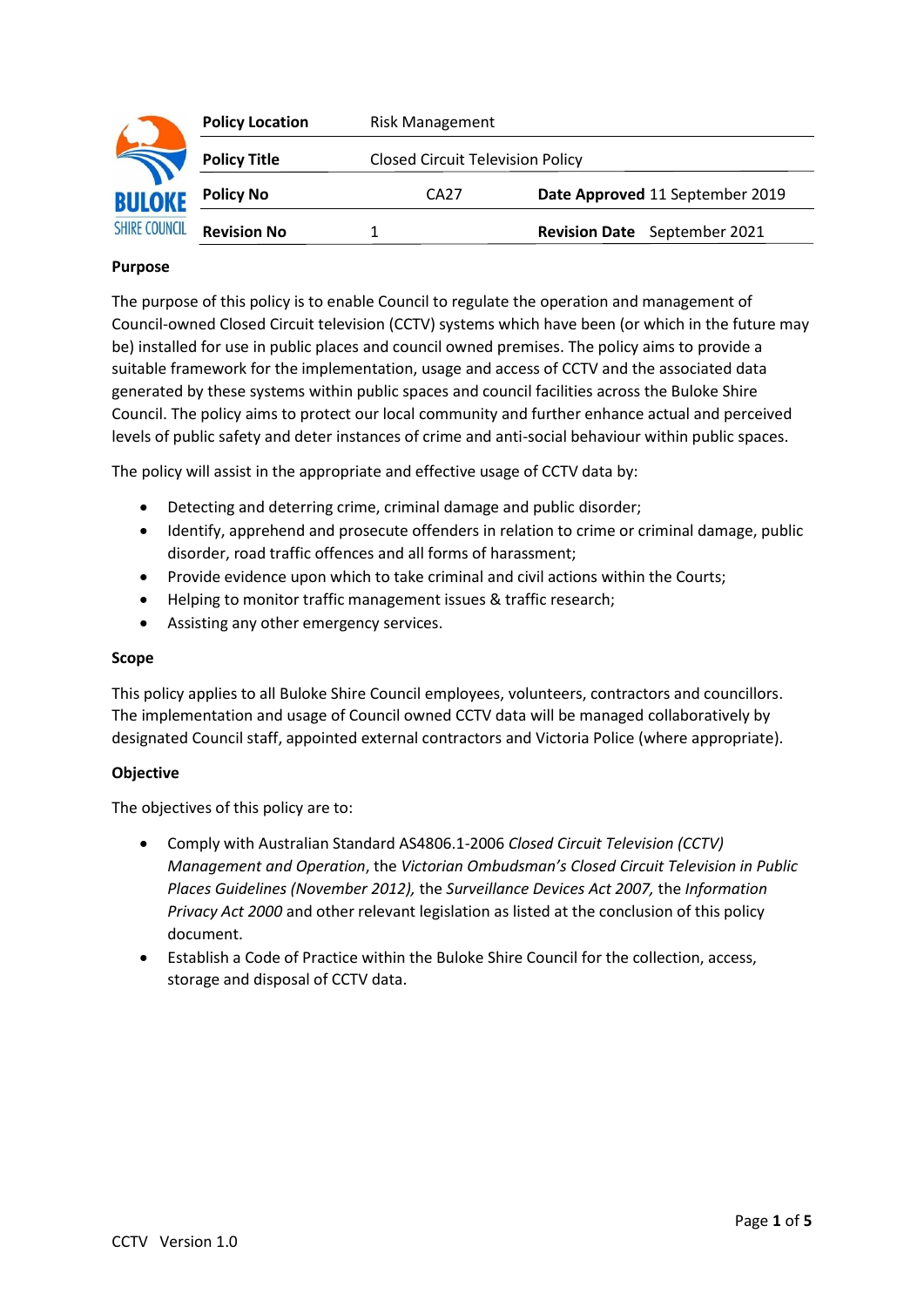### **Definitions and Abbreviations**

| <b>Term</b>                    | <b>Definition</b>                                                                                                                                                                                                                         |  |
|--------------------------------|-------------------------------------------------------------------------------------------------------------------------------------------------------------------------------------------------------------------------------------------|--|
| <b>CCTV</b>                    | <b>Closed Circuit Television</b>                                                                                                                                                                                                          |  |
| <b>CCTV Camera</b>             | Any fixed or non-fixed cameras, including mobile camera                                                                                                                                                                                   |  |
| <b>CCTV Camera System</b>      | Council owned and/or operated CCTV system involving one or more<br>cameras connected to a monitor for the purpose of monitoring                                                                                                           |  |
| Council                        | <b>Buloke Shire Council</b>                                                                                                                                                                                                               |  |
| Council Depot                  | Designated Works and Technical Services Depots across Buloke Shire<br>- Wycheproof, Sea Lake, Birchip, Charlton, Donald                                                                                                                   |  |
| Council Employees              | Buloke Shire Council employees, contractors, volunteers                                                                                                                                                                                   |  |
| Council Offices                | Main Buloke Shire council office - Broadway, Wycheproof                                                                                                                                                                                   |  |
| <b>Customer Service Centre</b> | Designated Buloke Shire Council Customer Service Centres - Birchip,<br>Charlton, Donald, Sea Lake                                                                                                                                         |  |
| <b>FOI</b>                     | Freedom of Information (in reference to the Freedom of Information<br>Act 1982 - Vic)                                                                                                                                                     |  |
| <b>Passive Monitoring</b>      | Whereby CCTV monitors are intermittently observed by operators                                                                                                                                                                            |  |
| <b>Public Place</b>            | Any place to which the public has access as of right or by invitation,<br>whether expressed or implied and whether or not a charge is made<br>for admission to the place.                                                                 |  |
|                                | A public place relevant to Council can include, but is not limited to,<br>public streets, central business district open spaces, council<br>carparks, public parks and recreation reserves, council managed<br>public buildings or areas. |  |
| Retrospective Review           | Whereby CCTV is reviewed after an incident                                                                                                                                                                                                |  |
| SOP's                          | <b>CCTV Standard Operating Procedures</b>                                                                                                                                                                                                 |  |

## **Policy Statement**

# **1. CCTV System**

- 1.1 Buloke Shire Council CCTV systems shall comply with Council Policies in relation to Privacy and Third Party Access, and any relevant legislation as detailed at the conclusion of this document.
- 1.2 Where Council has outsourced the operation and monitoring of any Council owned CCTV system, a written agreement with the appointed contractor must include an agreement to comply with this policy.
- 1.3 All matters relating to the operation and management of Buloke Shire Council's CCTV systems will comply with relevant legislation as detailed at the conclusion of this document.
- 1.4 CCTV cameras will be housed in weather protective domes or cases which will be clearly apparent to the public and not unduly concealed.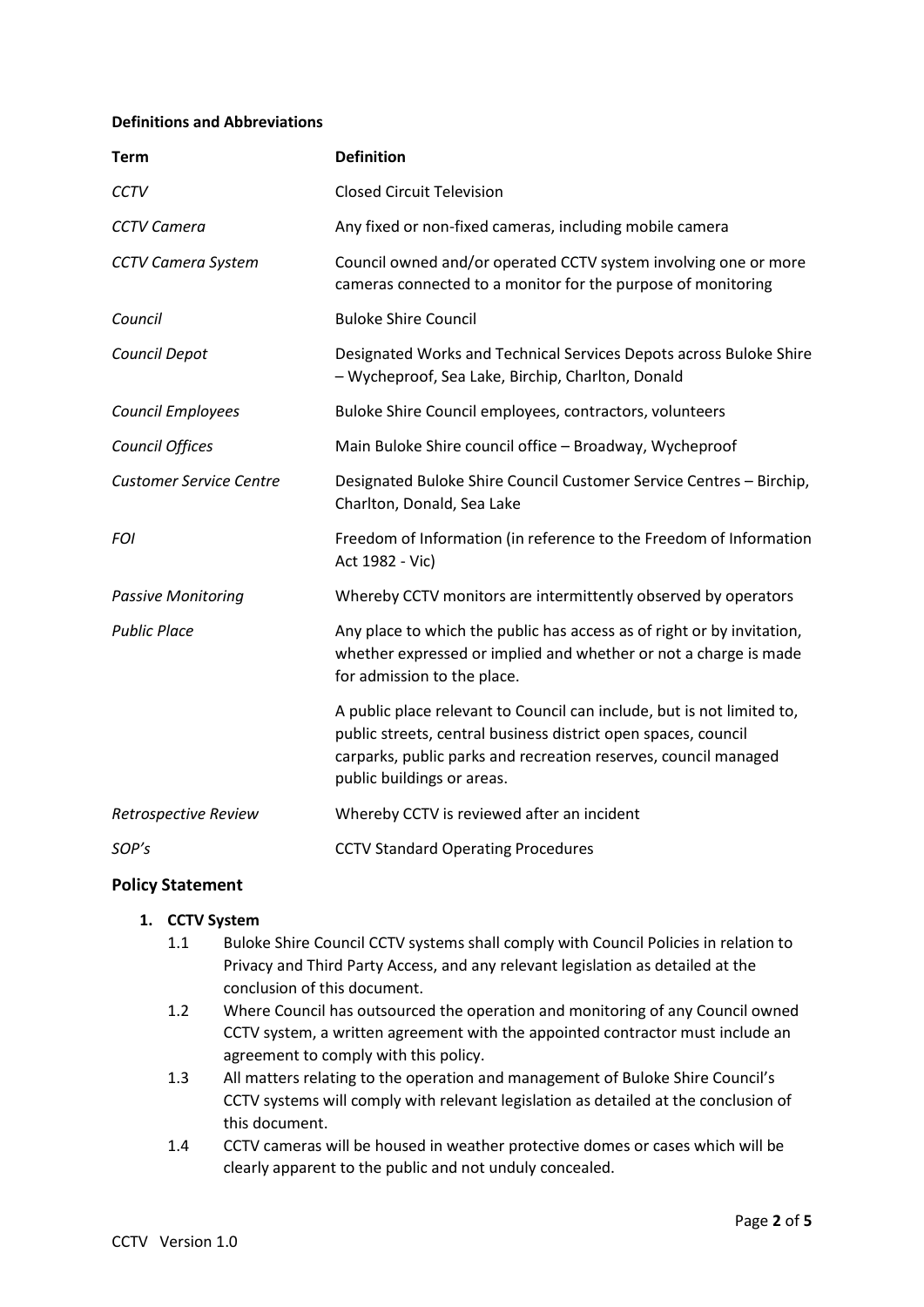# **2. Future CCTV Camera Systems**

- 2.1 Installation or upgrading of future CCTV systems must meet the minimum technical requirements as per Council's CCTV Standard Operating Procedures.
- 2.2 Any decision to implement a camera system will be based on the purpose and objective of this policy.
- 2.3 Installation dates and locations of future CCTV systems will be included and detailed within Council's CCTV Standard Operating Procedures document.

# **3. CCTV Operation**

- 3.1 CCTV systems installed and managed by the Buloke Shire Council are used for the purpose of capturing incidents involving public safety, crime or suspicious behaviour.
- 3.2 CCTV cameras will operate for twenty-four hours a day, seven days a week. The majority of monitoring will be retrospective reviews, however there will be occasional periods of passive monitoring.
- 3.3 Councillors, council employees, contractors and volunteers will not be monitored specifically on performance, but CCTV footage may be utilised as evidence where it supports breaches in Council Policy, Code of Conduct or illegal activity.
- 3.4 The operation and on-going maintenance of council CCTV systems will be undertaken by trained individuals as appointed by council. Individuals responsible for the operation and maintenance of CCTV systems will at all times adhere to the Buloke Shire CCTV Camera Standard Operating Procedures.
- 3.5 Council appointed staff operating CCTV Camera systems will be made aware of the disciplinary proceedings and potential consequences following any breach within the Standard Operating Procedures prior to undertaking CCTV system operation within the Buloke Shire Council.

# **4. CCTV System Locations**

- 4.1 Buloke Shire Council CCTV systems are located within Public Places and Council facilities as determined by Council to minimise the potential risk for anti-social behaviour or crime.
- 4.2 Specific locations of installed CCTV systems can be found within the Buloke Shire Council CCTV Camera Standard Operating Procedures.

## **5. Signage**

- 5.1 Appropriate signage will be installed and made clearly visible to public patrons to indicate the presence of any CCTV surveillance system within the Buloke Shire.
- 5.2 Signage will be displayed in a manner which complies with the relevant Australian Standards and of which also adheres to the following:
	- Signage will be placed at the main entryways to the CCTV system coverage area and will be displayed within clearly-visible areas of good lighting. Signs will be placed within normal eye range to enable any text to be clearly read.
	- Within Customer Service Centre locations including CCTV systems, signage will be installed directly underneath each camera within those areas to clearly inform staff, volunteers, councillors and the general public of the use of cameras for security purposes.
	- Signs will include a mix of both text and symbols, enabling a wide variety of the wider public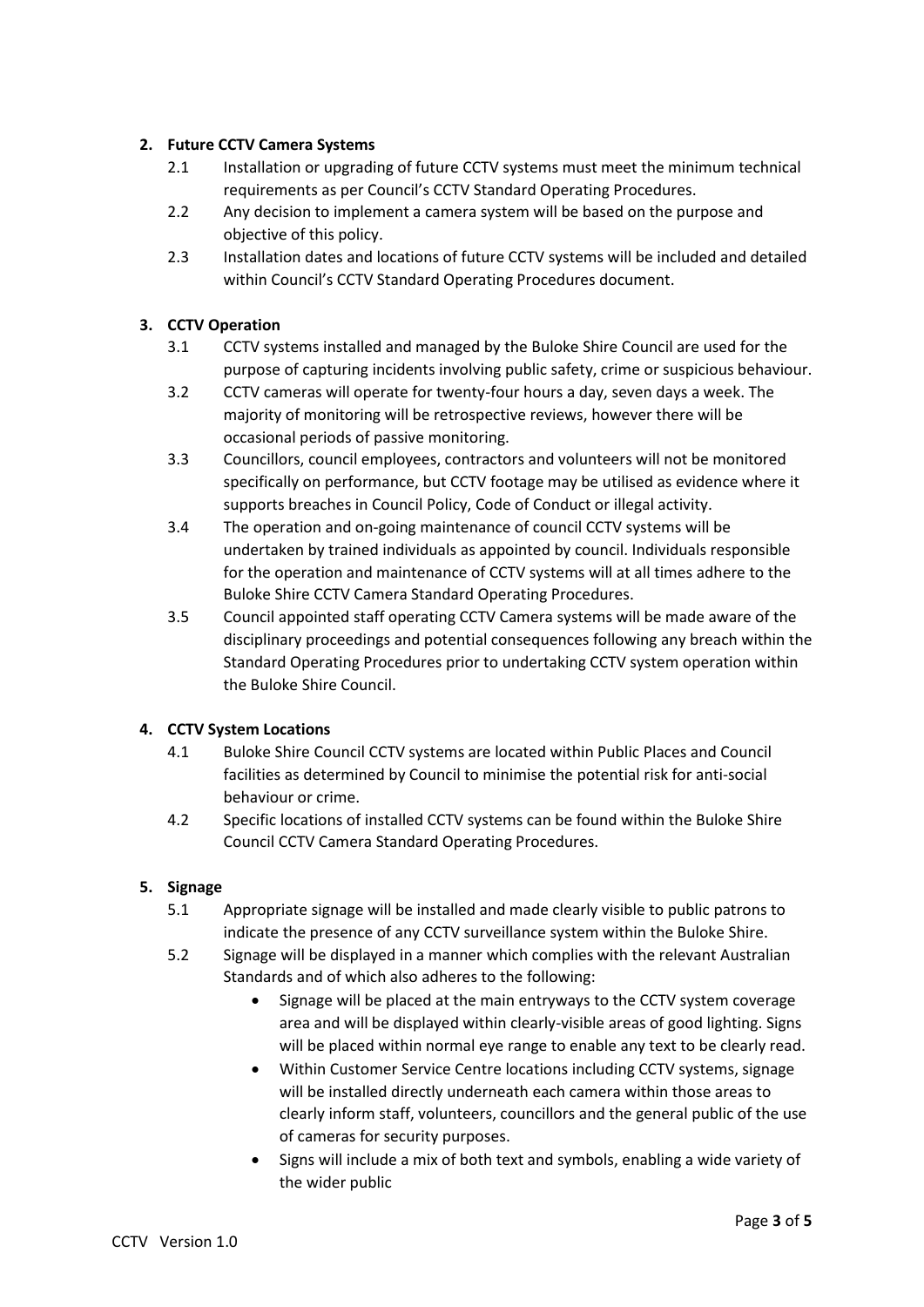- All signage will identify the Buloke Shire Council as the owner of the system.
- Signage will indicate that the CCTV system is monitoring the area on a constant 24-hour basis.
- Signage will include contact information for any queries regarding the system or collected data.
- Signs will be monitored regularly for damage, theft and vandalism and will be replaced where required.
- Signage will be consistent and uniform across all CCTV system locations within the Buloke Shire and will include the following wording within each CCTV system location in at least one position:
	- 'CCTV in Operation';
	- 'Images are being monitored and recorded on a 24-hour basis by Buloke Shire Council for the purposes of Public Safety';
	- 'For further information please contact Buloke Shire Council on 1300 520 520'.

# **6. Collection, Access, Disclosure and Retention of Data**

- 6.1 The Director Works & Technical Services is responsible for ensuring the operations of the CCTV surveillance systems continue to be utilised for the designated purposes set out within this policy only and as a result also complies with all Council Policy and privacy requirements and relevant legislation.
- 6.2 CCTV footage collected and retained will be used solely for the purposes outlined within this policy – primarily to monitor and investigate incidents concerning public safety.
- 6.3 Access to and disclosure of any live or retained footage will be restricted to the Council Chief Executive Officer and Directors. The CCTV Internal Review Committee will be held responsible for collation of any incoming requests for disclosure of data and will then report to the Chief Executive Officer and Directors in relation to each request within 48 hours of having received it.
- 6.4 Disclosure or review of any retained data will only be used for the purposes of investigating and providing evidence of an incident. Footage of an incident may be disclosed to a third party such as Victoria Police on the condition that the third party has an official role within an investigation, with a legitimate reason for requiring access to the retained data.
- 6.5 Any request by members of the public to view retained data or view prior records of incidents must be done so through the Freedom of Information (FOI) process as is required for access to other Council records.
- 6.6 Retained data of incidents must be stored in a secure location with restricted access. Footage must be protected from unauthorised viewing, copying, alteration, deletion and disclosure.

## **7. Training and Staff Responsibilities**

7.1 Responsible Officers will be appointed by the Chief Executive Officer as either internal Council staff or external contractors and will form part of the Buloke Shire CCTV Internal Review Committee. Members of the Internal Review Committee must understand the contents of this Policy and are required to sign an acknowledgement of their understanding.